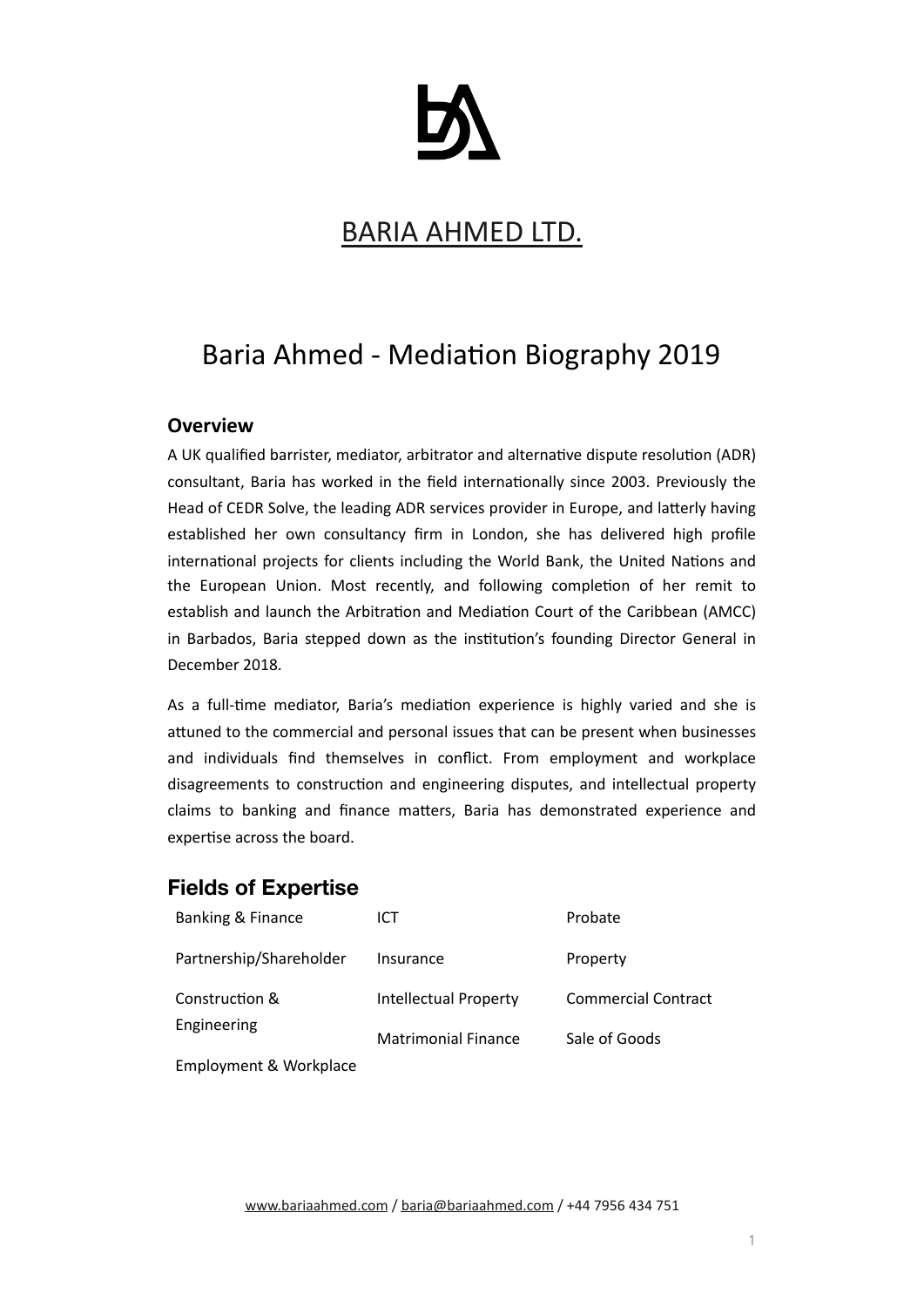# **Style**

Baria is a firm believer in thorough preparation and places great emphasis on premediation contact with the parties and their representatives. Able to build rapport easily during this time and the early stages of the mediation, she works actively to assist the parties in viewing their dispute as a shared obstacle, one that can be overcome by effective communication between them. Baria is not afraid to test the parties if needed, and is highly pragmatic in helping consider options for settlement.

## **Feedback**

"She was plainly very well prepared and rapidly developed an excellent working *relationship* with both parties."

"Calm and constructive approach which oiled the wheels for the deal."

"She was engaged with the people and events ... supportive and confident."

*"We admired the way she went about her work; she showed a good grasp of the issues and we felt she were being fair and impartial at all times."* 

"Her patience was to be admired throughout what was a very long day for us all."

"Good support on such a complicated and highly contentious case."

*"Best mediator CEDR has!"* 

*"Superb!"* 

*"Her assistance at the media7on was invaluable."* 

# **Recent Mediation Experience**

#### **Banking & Finance**

- Commercial debt dispute regarding a financing agreement between private businessman and high street bank, involving distinct insolvency issues
- Corporate Finance dispute relating to outstanding PLUS (formerly OFEX) advisory fees

### **Partnership/Shareholder**

- Dispute relating to the dissolution of a business and the contributions to outstanding debts.
- Contractual dispute between medical services and reporting agency and a firm of Personal Injury solicitors, arising out of the dissolution of The Accident Group
- Claim on behalf of estate of the majority Director/Shareholder.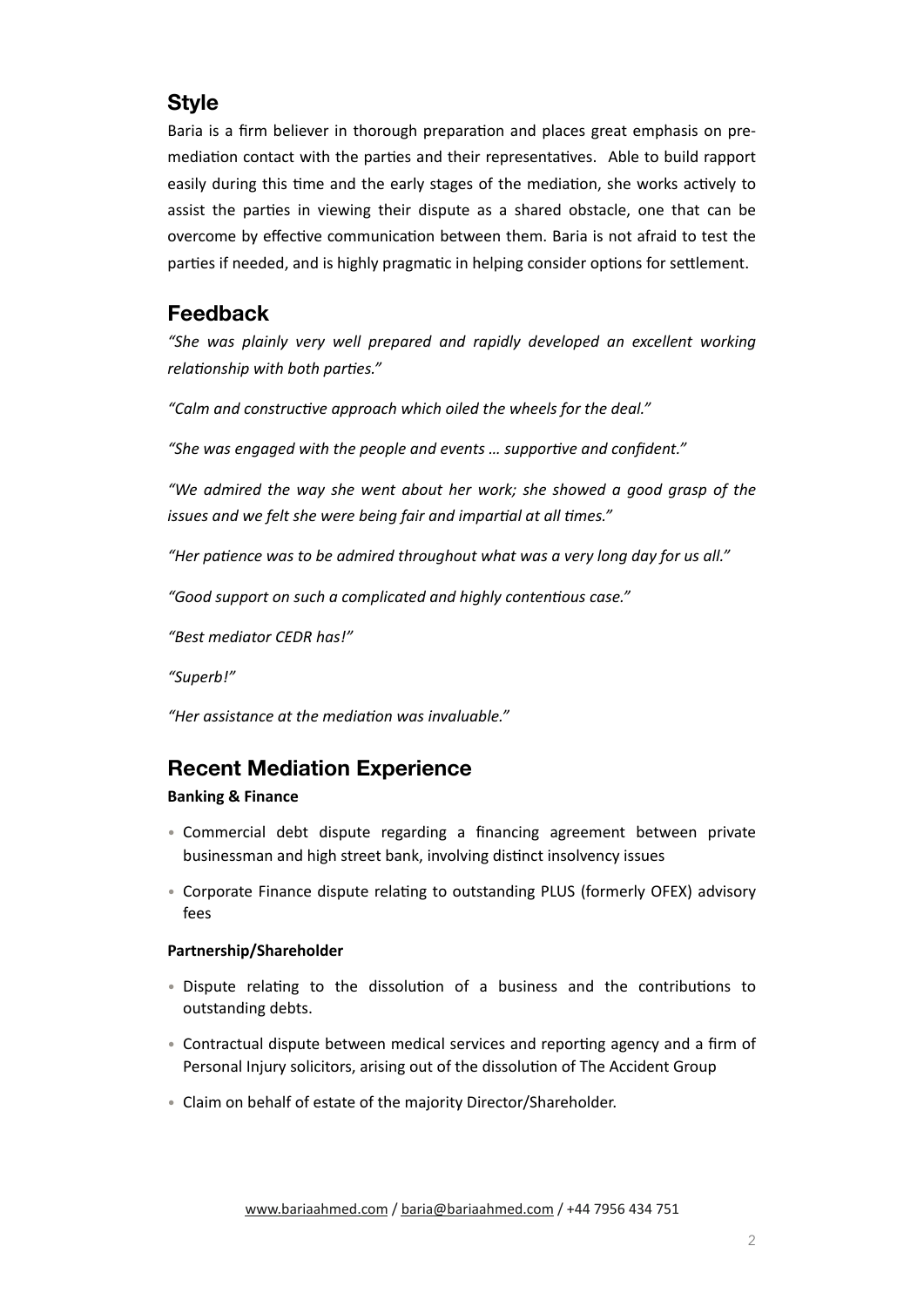• Claim relating to unpaid invoices, with questions whether the contracting party was a partnership or a limited company (which had since ceased trading).

#### **Construction & Engineering**

- Multi-million dollar construction dispute involving a government and international contractor relating to the completion of a hospital building, involving issues of delays, defects, costs and potential arbitration.
- Construction dispute relating to a commercial property build, with claims relating to defects, delays and payment.
- Engineering dispute relating to factory plant and machinery, and involving multinational pharmaceuticals firm. Claim for alleged loss and expected profits.
- Multiple construction claims by homeowners for alleged negligence and breach of contract by builders, with counterclaims for unpaid invoices.
- Claim for overpayment and alleged defective work following termination of a residential buildings contract. Counter claim for underpayment.

#### **Employment & Workplace**

- Various employment and workplace related disputes with issues such as alleged discrimination, unfair dismissal and team conflict.
- Complex dispute regarding commission payments in pressurised financial institution
- Alleged racial and sexual orientation discrimination claim against housing association.
- Alleged sexual orientation discrimination within large international legal practice.

#### **Matrimonial Finance**

- Acrimonious divorce dispute involving division of matrimonial assets and ancillary relief proceedings.
- Division of assets dispute between common law partners following separation

#### **Probate**

- Complex trust dispute involving trustees and various beneficiaries to a large estate
- Probate dispute following the intestate passing of a parent between acrimonious siblings

### **ICT**

- Dispute relating to services provided by national telecoms company to commercial client. Issues included allegations of fraud and loss of chance.
- Dispute regarding installation of audio and visual equipment in large public sector institution.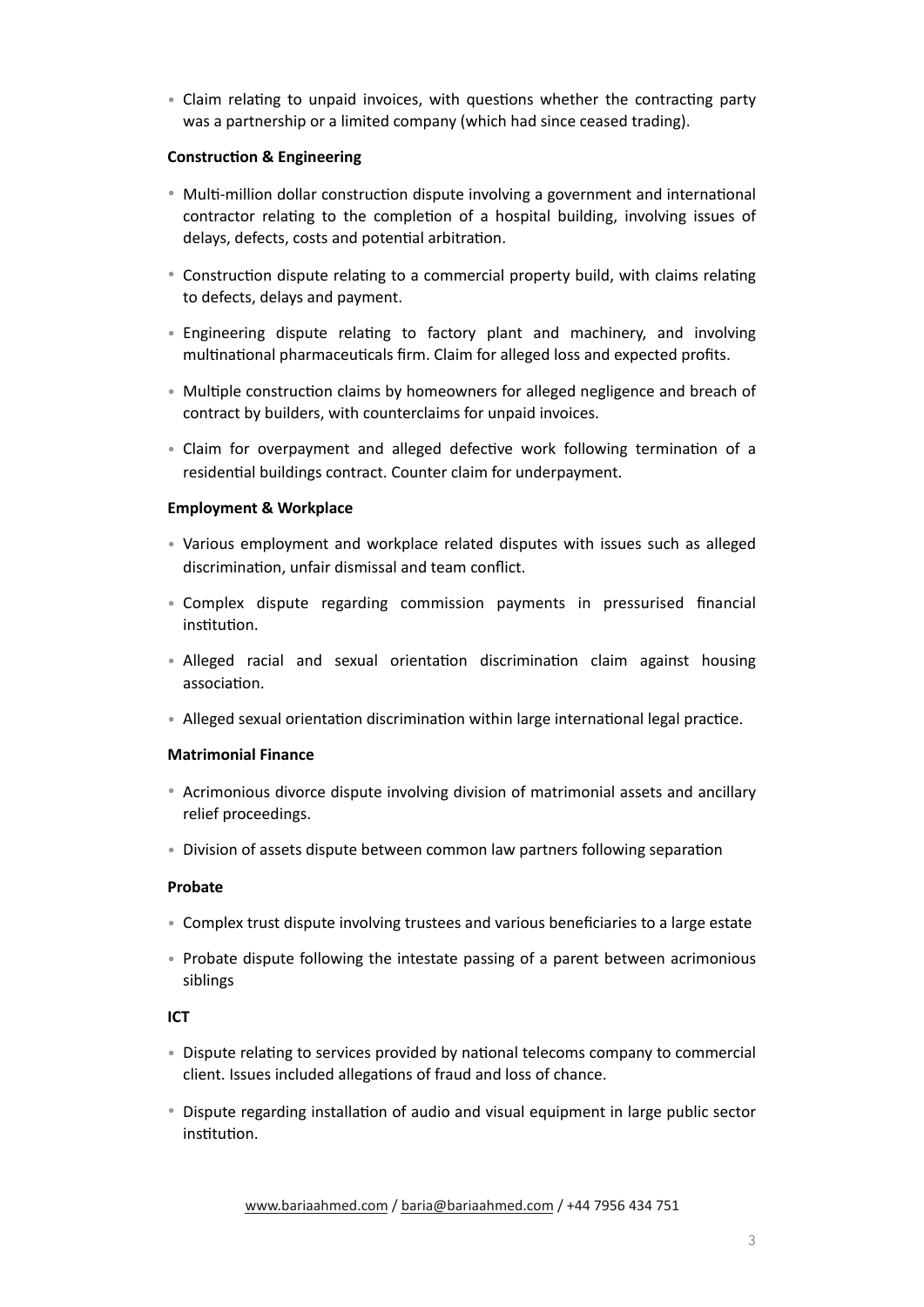#### **Insurance**

- Dispute relating to the recovery of stolen paintings valued over £2million issues included alleged entrapment, fraud and proceeds of crime.
- Insurance dispute relating to a policy underwriting commercial property business.
- Alleged negligence dispute between large retail chain client and insurance broker regarding extent and nature of cover.

#### **Property**

- Joint venture claim for profits on commercial property development project.
- Sale and purchase of a vineyard in Tuscany dispute over value of stock and terms of agreement governed by Italian Law.
- Claim by commercial landlord for payment of rent and service charges pursuant to a lease.
- Claim by Local Authority as landlord for alleged use of commercial premises in a manner inconsistent with the contract.

#### **Commercial Contract**

- Contractual dispute about the purchase and refurbishment of a helicopter
- Complex Trademark infringement/passing off dispute
- Complex contractual dispute regarding the provision of grounds maintenance services to a large supermarket for stores across the UK

#### **Sale of Goods**

- Complicated shipping dispute involving elements of insolvency. Issues included ownership of goods, rights to exercise lien and payment of unpaid invoices.
- Unpaid invoices claim relating to supply of beauty products for distribution in the UK.

### **Other Dispute Resolution Experience**

Baria spends a substantial amount of time working to deliver international projects focussing either wholly or in part on mediation and ADR. In this capacity, she has worked as an Expert Consultant for large international donors including the World Bank Group (WBG), the International Finance Corporation (IFC), the European Union (EU), the United Nations (UN), the Inter-American Development Bank (IADB) and the UK Department for International Development (DfiD), as well as private commercial organisations. With projects delivered across Europe, Central America, Middle East, South and East Asia, Baria has expertise in working with stakeholders from myriad cultural backgrounds.